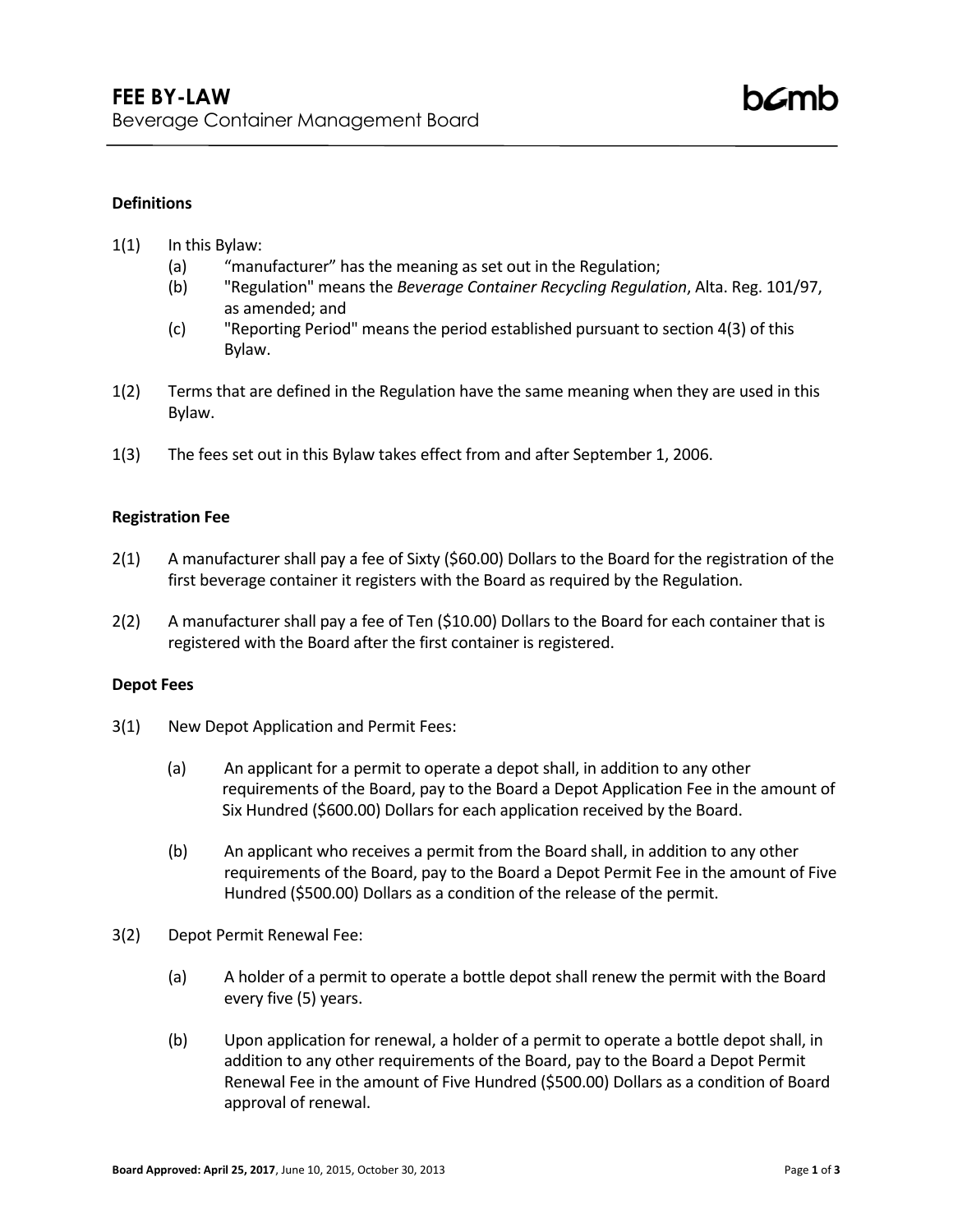- 3(3) Depot Permit Amendment Fees:
	- (a) A holder of a permit to operate a bottle depot applying to amend the permit for a change in location shall, in addition to any other requirements of the Board, pay a Depot Permit Amendment Fee to the Board in the amount of Five Hundred (\$500.00) Dollars as a condition of Board approval of amendment.

### **Operation Fees**

- 4(1) A manufacturer shall pay to the Board the sum of \$0.00065 for each of its containers collected or recovered, effective January 1, 2016.
- 4(2) A depot operator, and a retailer of refillable containers, shall pay to the Board the sum of \$0.00065 for each container which it collects, effective January 1, 2016.
- 4(3) The operation fees in s.4(1) and s.4(2) of the within Bylaw shall be the same.

## **Amendment of Fees**

5(1) The fees payable pursuant to this Bylaw may be changed by Resolution of the Directors of the Board and the amended fee will be effective as of the date specified in the Resolution.

#### **Payment and Collection of Fees**

- 6(1) The fees payable under this Bylaw in respect to non-refillable containers shall be collected and remitted to the Board by the collection system agent on behalf of manufacturers and depot operators.
- 6(2) The fees payable under this Bylaw for refillable containers shall be collected and paid to the Board by manufacturers on behalf of manufacturers, depot operators and retailers.
- 6(3) A Manufacturer, a depot operator or the collection system agent on behalf of a manufacturer or a depot operator shall at the time and manner prescribed by the Board pay any fees required to be paid under this Bylaw.
- 6(4) Interest is payable by a manufacturer or a depot operator on fees that are required to be paid by the Bylaw, and is payable at the rate per annum established by the Board from time to time, from the date the unpaid amount is due until it is paid.
- 6(5) A manufacturer, a depot operator, the collection system agent, or any other person holds all fees to be remitted to the Board in trust for the Board.